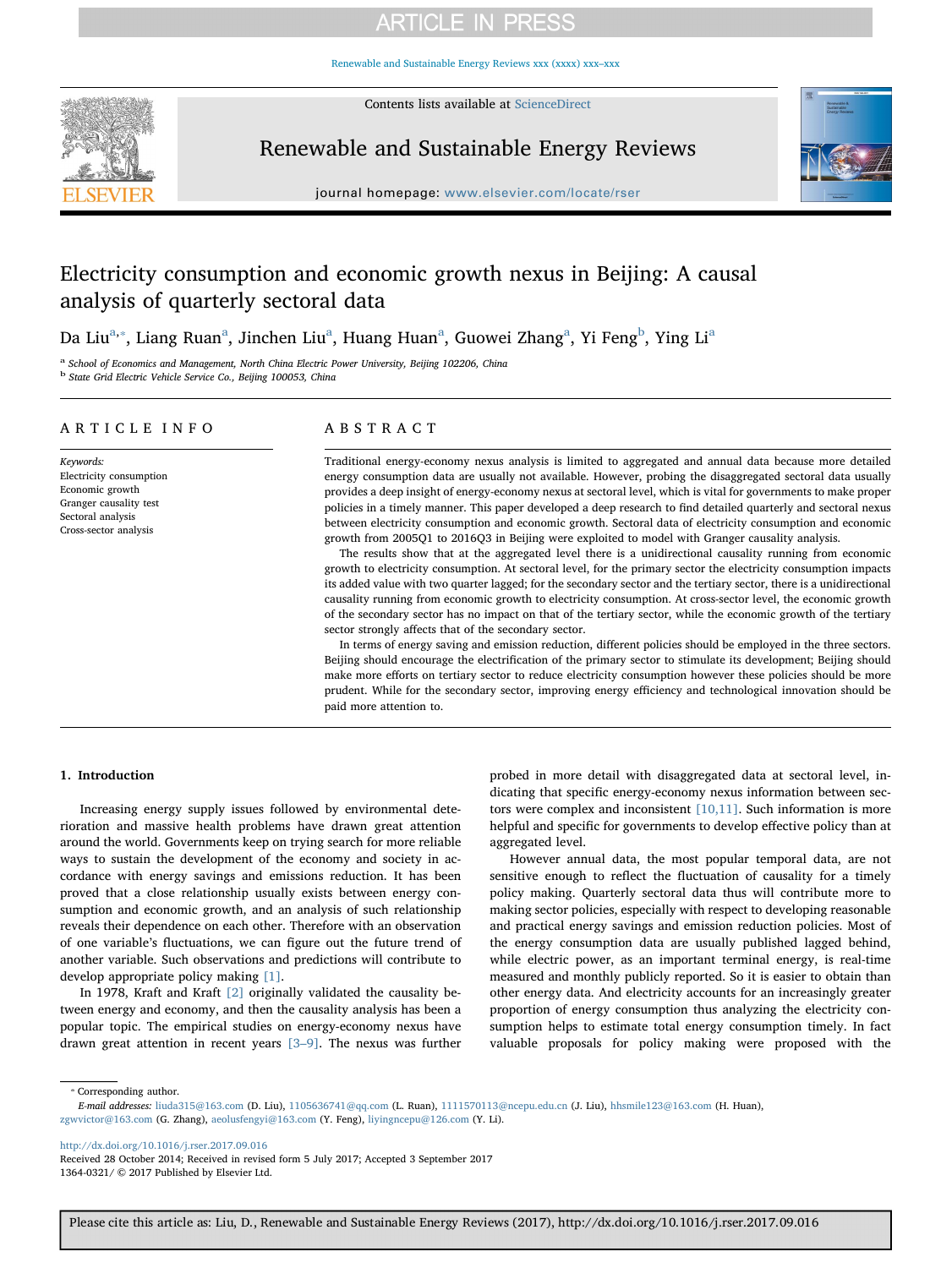electricity-economy nexus validation [12–[31\].](#page--1-4) While these studies were conducted with annual data and the advantage that electricity can be obtained in a narrower time frame was neglected.

As a fast-growing megacity, Beijing, the capital of China has been suffering bad air quality in recent years. Beijing keeps on struggling to eliminate the PM 2.5 by making rigid energy saving and emission reduction policies and speeding its sector restructuring. Revealing the nexus between electricity consumption and economic growth would help to enact right sector policy.

In recent years, there are increasing energy-economy nexus study of Beijing. In [\[32\]](#page--1-5) it was proved that there was a long-term equilibrium relationship between electricity consumption and economic growth. Beijing was used as a case in [\[33\]](#page--1-6) to depict a specific urban economy's overall energy consumption impacted by local direct energy use, domestic and foreign trade. Energy-related carbon emissions from Beijing's production and household sectors were calculated [\[34\].](#page--1-7) The effects of different development alternatives on future energy consumption and carbon emission was predicted in [\[35\].](#page--1-8) In [\[36\]](#page--1-9) a multivariate generalized Fisher index decomposition model was built to measure the impacts of economic growth, population size, energy intensity and energy structure on energy-related carbon emissions in Beijing.

The above studies used the overall data and external factors to analyze the relationship between energy and economy. Such results are not enough to help to make industry restructuring and sectoral regulation policies for Beijing. Based on the above analysis, this paper aims to reveal the short-term sector relationship between electricity and economy using the quarterly sectoral data for more detailed policy recommendations. Such experiments would benefit other regions in China as well as other countries facing the similar situations.

The rest of paper is organized as follows. In the following section, we give a brief depiction of the case background, data and methods. [Section 3](#page--1-10) presents the empirical results of the electricity-economy nexus in Beijing and the discussion. In [Section 4](#page--1-11), we present the conclusions and the corresponding policy implications.

#### 2. Research background, data and methods

#### 2.1. Electricity consumption and economic growth in Beijing

Beijing experienced extraordinary economy boom and suffered with hazy weather and energy pressure in the past years. The economic growth and energy consumption of Beijing is presented in [Fig. 1.](#page-1-0)

It shows that high economic growth is accompanied by intensive energy consumption, especially with high electricity consumption. And the electricity consumption is highly related to the energy consumption. Electricity dominates energy consumption in Beijing, accounting more than 35% (See [Fig. 2\)](#page-1-1) of total end-use energy consumption. It is critical that the government resolves the energy, environment and sustainable develop problems by establishing effective energy policies after a deep probe of the nexus between electricity and economy.

To welcome 2008 Olympic Games, Beijing made great effort to

<span id="page-1-0"></span>

Fig. 1. Energy and electricity consumption growth, and economic growth of Beijing. (Source: Beijing Statistical Yearbook)

D. Liu et al. *Renewable and Sustainable Energy Reviews xxx (xxxx) xxx–xxx*

<span id="page-1-1"></span>

Fig. 2. Proportion of end-used energy consumption in Beijing (excluding residents' consumption).

(Source: Beijing Statistical Yearbook)

<span id="page-1-2"></span>

Fig. 3. Electricity production and consumption of Beijing. (Source: Beijing Statistical Yearbook)

<span id="page-1-3"></span>

Fig. 4. Proportion of economic added value in the three sectors. (Source: Beijing Statistical Yearbook)

improve its air quality by replacing coal with cleaner energy, especially promoting the electricity utilization. Thus the electricity consumption rose sharply since 2007, and since then it became the major energy in Beijing.

Electricity production and consumption of Beijing is shown in [Fig. 3](#page-1-2).

We can see that electricity production and electricity consumption grew steadily from 2005 to 2015, and most of the time the consumption was about 2 times the production. It means that Beijing produced less than half of the electricity it consumed, the gap was filled by importing from neighbor regions.

The economic structure and electricity consumption structure are shown in [Fig.](#page-1-3) 4 and [Fig. 5](#page--1-12). We can see that the tertiary sector is the major contributor of Beijing's economic growth and energy consumption in recent years. As evidenced from [Fig. 4,](#page-1-3) economic portion of the tertiary sector is keeping on rising, while the secondary sector continues to decrease. To build an environment-friendly and sustainable city, Beijing aims to develop high-tech manufacturing sector and improve the service sector in the coming years according to the 12th Five Year Plan.

#### 2.2. Data source and variables

Quarterly sectoral data of Beijing's electricity and economy from 2005Q1 to 2016Q3 are selected for our experimental study. These data